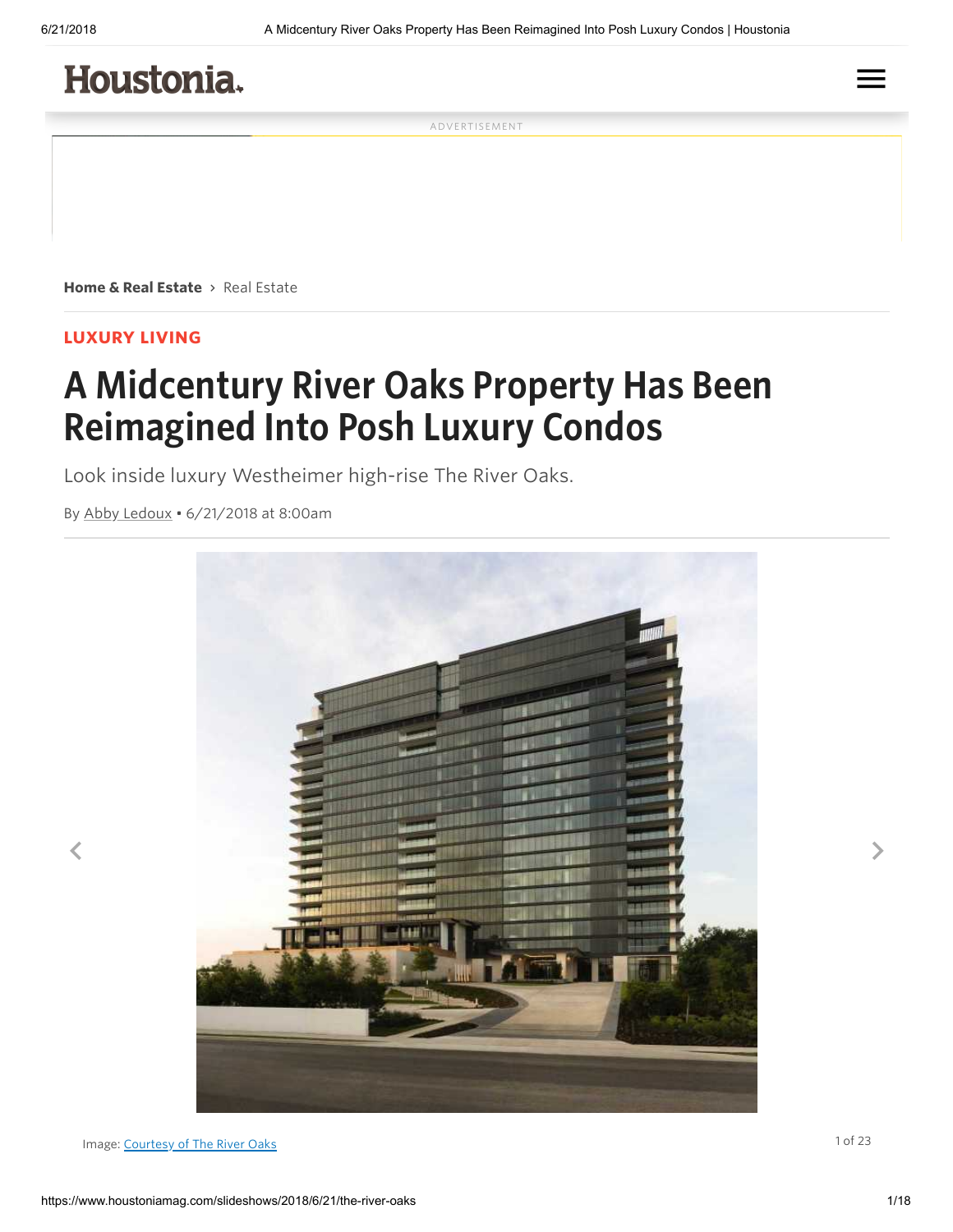8

AN ICONIC 1960S BUILDING in the heart of River Oaks was finally revealed on June 20, more than three years after construction began in 2014 on extensive renovations to transform the property into 79 luxury condo units. Aptly named The River Oaks, the 18-story high-rise at 3433 Westheimer between Edloe and Buffalo Speedway has the trappings of a modern luxury property while still retaining its midcentury charm.

"We chose to, rather than bulldoze the building and build some large building, we kept the original bones," said managing partner Richard Leibovitch of Arel Capital, the project's developer. "We took this midcentury modern treasure and really brought it into the 21st century. That's pretty unique."

Originally designed by Houston architect Cameron Fairchild in the early '60s, the building—previously known as The River Oaks Apartments—became known for its exclusive, rental-only units and Miesian architecture. In reimagining the space for condo living, developers expanded floor plans and thereby reduced the number of original residences, adding two penthouse floors to the now 250,000-squarefoot building on nearly three acres of land sandwiched between St. John's School, St. Luke's Methodist Church, and River Oaks District.



In the condo market, where views reign supreme, those are particularly good neighbors to have. "One of the curiosities of Houston is you can pretty much build whatever you want anywhere," Leibovitch said. "The beauty of this building is, given who are neighbors are ... we really have protected views, and that's very special."

That can be most appreciated from the 19th floor, where construction continues on the top two penthouse suites—a total of 14,000 square-feet. The vistas are stunning and sweeping, 360-degree panoramic views of the entire city—uptown, downtown, and everything in between—through floor-toceiling glass. Two more penthouse suites on the floor below are both sold; the top, unfinished units remain available for around \$7.5 million a pop. Originally, developers planned to market the top floor as one residence for a single buyer. At 14,000 square-feet, that would have made the apartment "the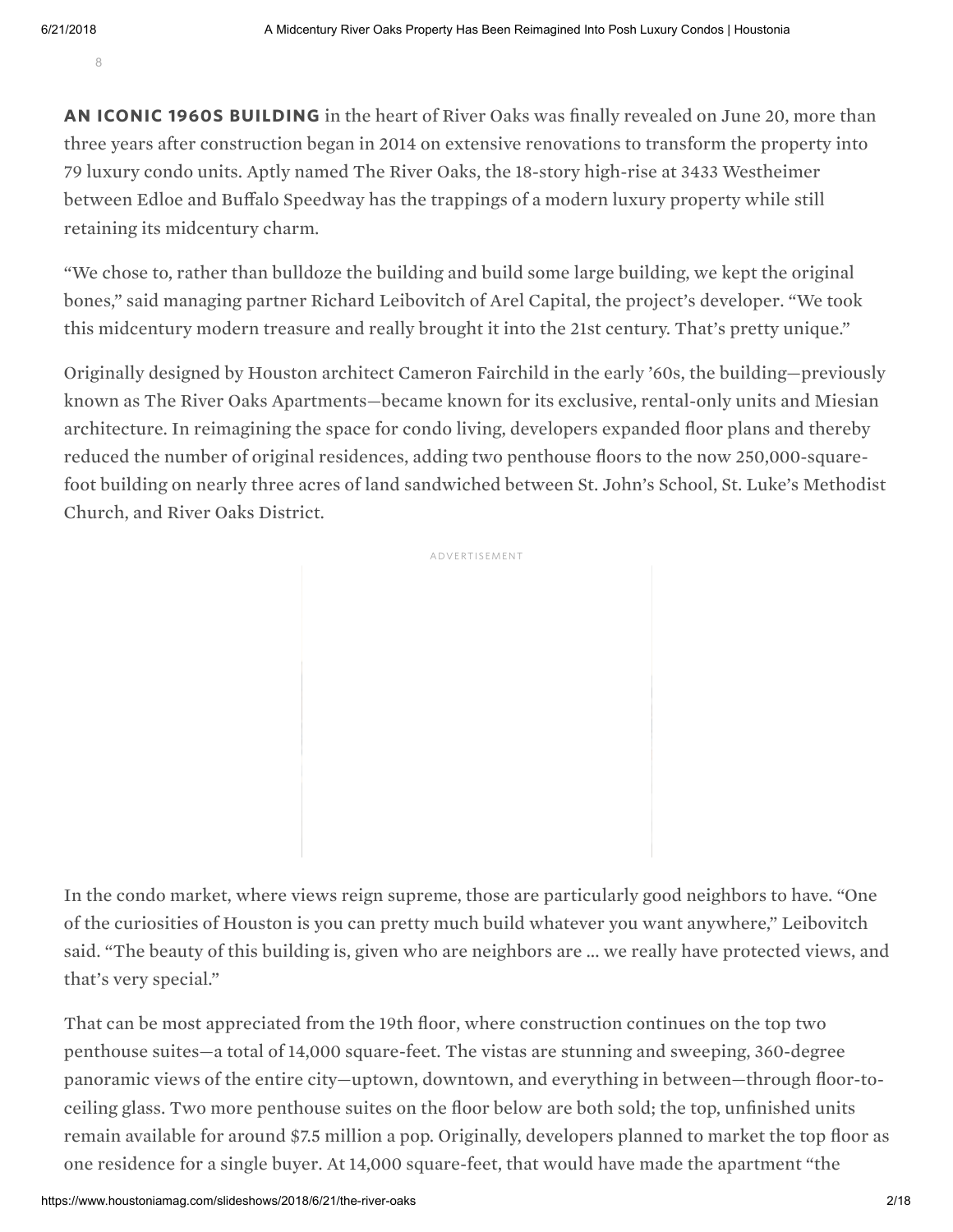largest and most expensive in Texas," said Jacob Sudhoff, founder of real estate and marketing group Sudhoff Properties.

Split between east and west, the two units (with 14-foot ceilings and 1,700-square-foot outdoor terraces) are still among the priciest in the city, but higher costs reflect the luxury market trend of more discerning buyers willing to pay for finer finishes and closer attention to detail. "We're seeing Houstonians ante up with their pocketbooks," Sudhoff said.

In The River Oaks, even the "standard" features are top notch: Calcutta gold marble, wine refrigerators, and pristine hardwood floors are found in even the most basic units, which start at \$1.8 million. Residents also have access to amenities typical of fine hotels, like a 24-hour, state-of-the-art fitness center (with a Peloton bike, mind you); a separate Pilates and yoga studio and a massage room, all with on-call professionals; overnight guest suites; a pet park and dedicated grooming spa; a library; valet parking; two resort-style pools; and a catering kitchen. Full-time concierge service means, "if you go away and you want fresh flowers when you get back," Leibovitch said, "you just make one call."

The building's history reveals itself in the design choices, curated by Lauren Rottet of Rottet Studio. Designers adhered to modernist principles, extending themes both in- and outside, prioritizing green space and transparency, and ensuring no wall ever touched the perimeter. There are whimsical touches throughout the communal spaces, and furniture is carefully mixed between contemporary and vintage, including latter pieces from [Lynn](https://www.houstoniamag.com/stores/lynn-goode-vintage) Goode.



Beyond staying true to the midcentury modern roots, the aesthetic was a response to Rottet's consideration of the question: What is Houston's style? "It's a city of contrast," she said. "It's crude oil and magnolias; it's yellow diamonds and rust."

Front of mind were the people who'd be living in The River Oaks, Rottet said, a refined bunch–and many of them art collectors. To that end, art is a major focal point throughout the space rather than an afterthought. Weingarten Art Group consulted on the pieces, which include both international and local names. "People know what they're looking at," Rottet said.